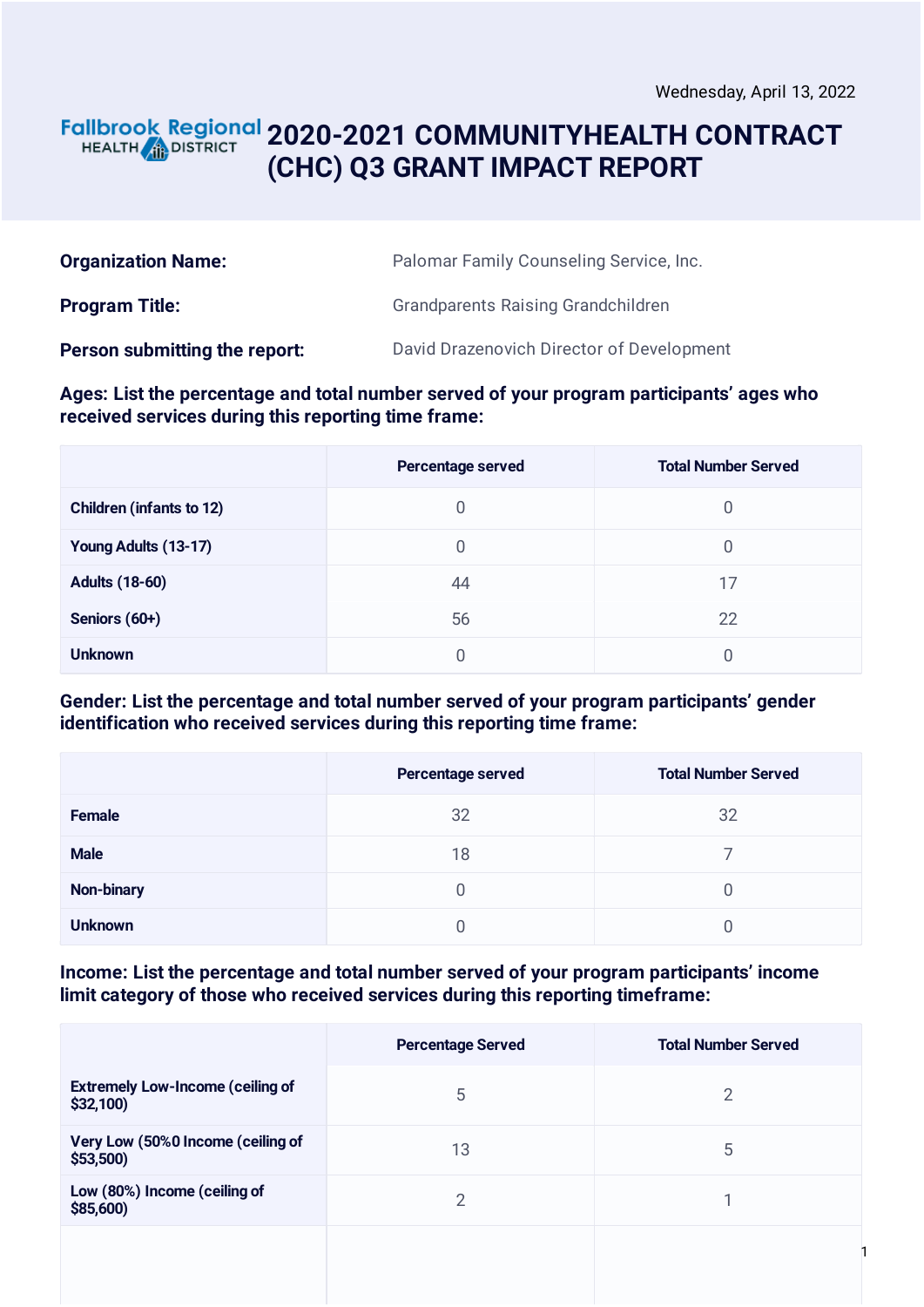|                                  | <b>Percentage Served</b> | <b>Total Number Served</b> |
|----------------------------------|--------------------------|----------------------------|
| <b>Higher than listed limits</b> |                          |                            |
| <b>Unknown</b>                   | 78                       | 30                         |

**How many District residents directly benefited (participant/client)from this program in this reporting quarter?** 39

# **GOALS & OBJECTIVES**

#### **Please provide the Goal 1 statement from your application. Discuss the actions within each objective and provide your outcome data accordingly.**

#### Program Goal #1

Improve the health and wellbeing of grandparents raising their grandchildren in Fallbrook and its neighboring communities of Bonsall, Rainbow, and De Luz by providing a comprehensive service that promotes a strong and stable family.

Objective 1.1: Improve family functioning and decrease family stress by providing customized case management services and parent coaching.

Quarter 3:

28 grandfamilies have received case management services this year to date, exceeding our goal of providing case management services to 22 families. These families were connected a total of 197 times community services and supports. In addition to regular check-ins for personalized support, the program's Case Manager made referrals to 33 different types of community services. The most frequent referrals were made for mental health services followed by connections to the CalFresh program.

Participants identify the connection to resources as highly beneficial to improve family functioning but note that it is the personalized calls / check-ins that make a tremendous amount of difference for reducing stress.

An anonymous satisfaction survey was sent to grandparents –in English and in Spanish. The results are excellent. Clients voluntarily offering comments and suggestions is an indication of high investment in the services they are receiving.

English survey: 100% rate their satisfaction at the highest rate possible. 100% would recommend the service. Net promoter score of 10.

Comments:

Keep doing a great job!

I believe this service was extremely valuable. Thank you for all your efforts.

I am very grateful for the wonderful service my daughter (granddaughter) and I have received throughout the years. I would love to see outings for grandparents and grandkids, group activities outside the office, such as social gatherings at the coffeehouse or the theater, walks etc. Thank you. Graciela is the greatest! She has help our family in so many ways, with activities, support and much more

Spanish Survey 100% rate their satisfaction at the highest rate possible. 100% would recommend the service.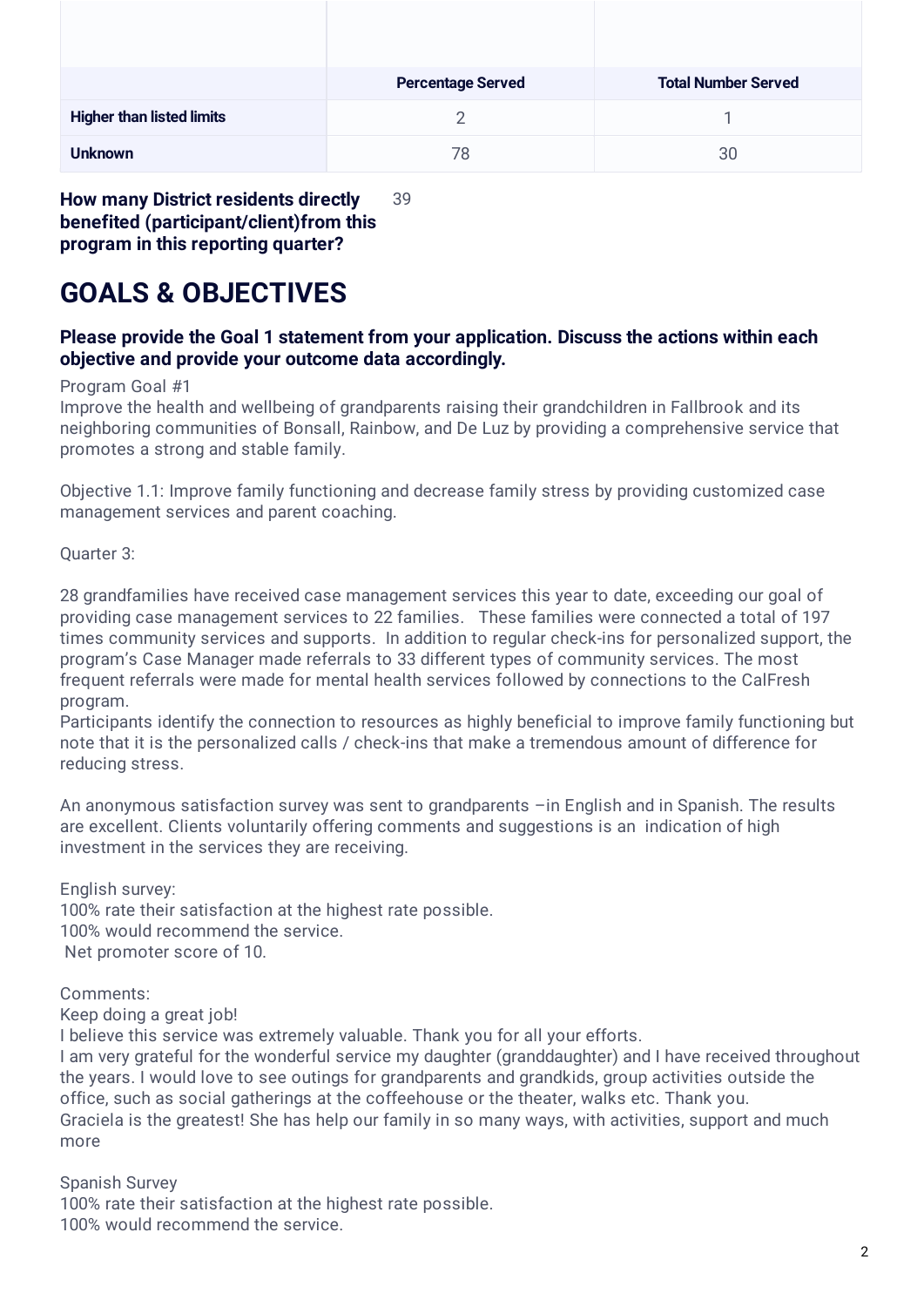Net promoter score = 10.

Comments:

Que nos informen sobre más recursos y ayuda que aya para los abuelos y sus nietos. (Let us know about more resources and help that there are for grandparents and their grandchildren.) Ayudar a los abuelitos a aprender a usar una computadora. Por favor (Can we please have more help in learning how to use a computer Dar más fondos o tarjetas para hacer más actividades con los nietos (Can we get funds or gifts cards to do more activities with our Grandkids)

Objective 1.2: Decrease social isolation and increase connection to a community of mutual support by providing monthly support groups.

Quarter 3 Report:

24 grandparents attended two support / educational groups offered this quarter. The most successful of these support / educational groups was a two-hour event focusing on self-care held at the Fallbrook Library. The response to the event and the evaluation of its benefit point to the considerable value of these type of opportunities for grandparents raising grandchildren in our community.

#### **Please provide the Goal 2 statement from your application. Discuss the actions within each objective and provide your outcome data accordingly.**

n/a

## **PARTICIPANT SUCCESS STORY**

### **Participant Success Story:**

Quarter 3 Success Story Quarter:

A successful support / educational self-care workshop was held on March 28th. Twenty grandparents received instruction by a local expert in yoga and other methods of self-care. The attendees were also treated to complimentary massages. The response to the workshop was entirely positive. For one grandparent in particular, this was the first time she was able to enjoy time specifically devoted to her and benefit from self-care. At least three more are planned, at least one of which will offer an opportunity for grandparents and their grandchildren to join together. Raffle prizes were donated for free or at low cost by local businesses. Costs for speakers and refreshments were made possible through grant funding from the Legacy Endowment.

## **ACKNOWLEDGEMENT**

### **Please describe how the Fallbrook Regional Health District's Community Health Contract - Grant investment toward this program was acknowledged during this reporting timeframe.**

Social Media Posting: February 9, February 11, March 23

Community Collaborative - sharing resources / info / fliers

Self-care workshop: Verbal acknowledgement to attendees.

**Please upload one example of how the District's support for this program was publicly acknowledged. and the set of the set of the set of the set of the set of the set of the set of the set of the set of the set of the set of the set of the set of the set of the set of the set of the set of t**